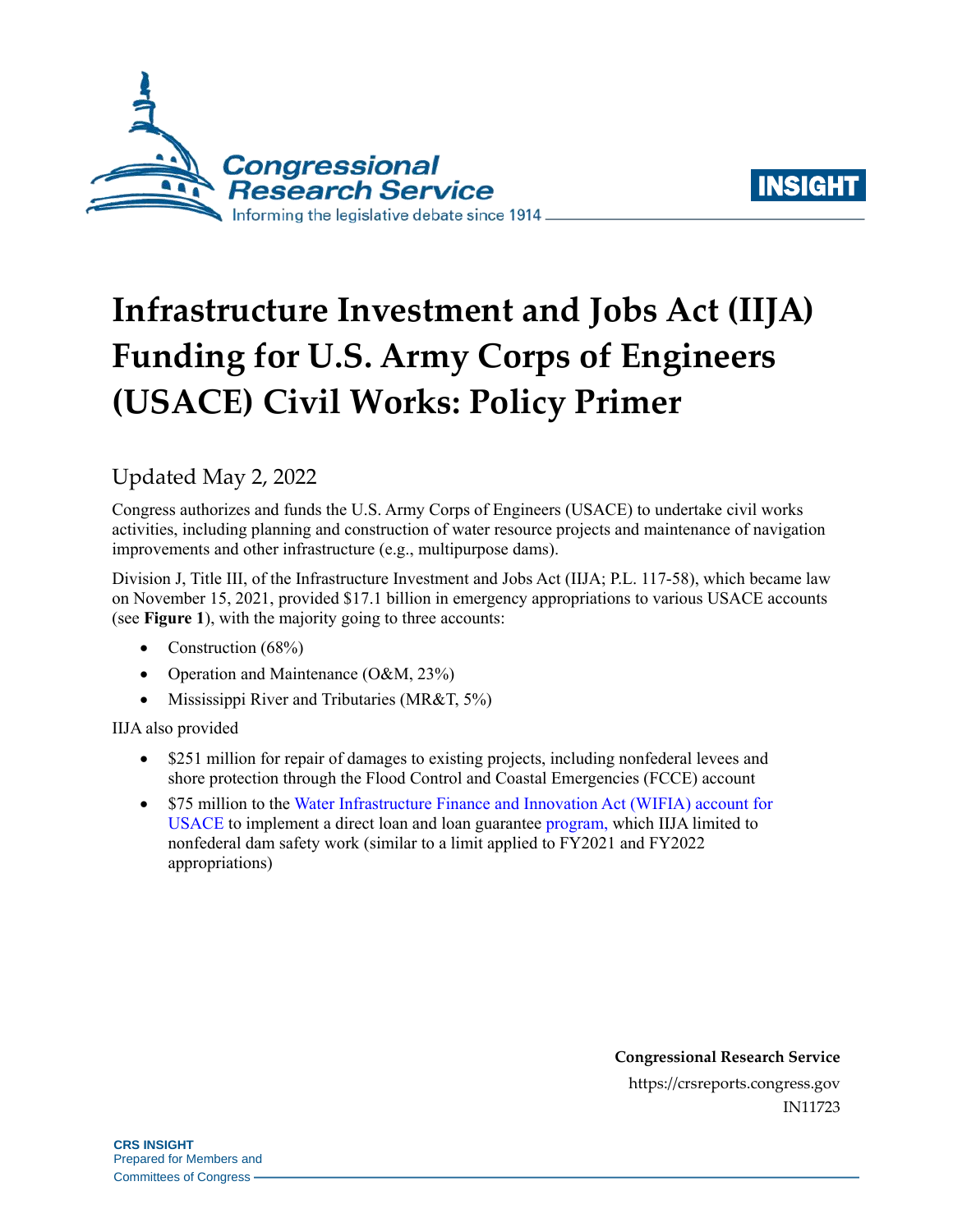#### <span id="page-1-0"></span>**Figure 1. IIJA's USACE Funding in Context of Other USACE Appropriations and Selected IIJA Designated Uses, by Account**



(amounts are nominal and in billions [B] or millions [M] of dollars)

**Sources:** CRS usin[g P.L. 117-58,](http://www.congress.gov/cgi-lis/bdquery/R?d117:FLD002:@1(117+58)) [P.L. 116-260](http://www.congress.gov/cgi-lis/bdquery/R?d116:FLD002:@1(116+260)) (Consolidated Appropriations Act, 2021), [P.L. 115-123](http://www.congress.gov/cgi-lis/bdquery/R?d115:FLD002:@1(115+123)) (Bipartisan Budget Act of 2018, BBA 2018), and [P.L. 111-5](http://www.congress.gov/cgi-lis/bdquery/R?d111:FLD002:@1(111+5)) (American Recovery and Reinvestment Act of 2009, ARRA).

## **IIJA Funding in Context**

**[Figure 1](#page-1-0)** shows IIJA funding in the context of annual appropriations and two emergency appropriations:

- [FY2021 annual civil works appropriations](https://crsreports.congress.gov/product/pdf/IF/IF11462) (Division D, Title I, of [P.L. 116-260\)](http://www.congress.gov/cgi-lis/bdquery/R?d116:FLD002:@1(116+260))
- [Bipartisan Budget Act of 2018](https://crsreports.congress.gov/product/pdf/R/R45326#_Toc526152180) (BBA 2018; [P.L. 115-123\)](http://www.congress.gov/cgi-lis/bdquery/R?d115:FLD002:@1(115+123)), which funded USACE flood disaster repair and recovery and flood risk management studies and projects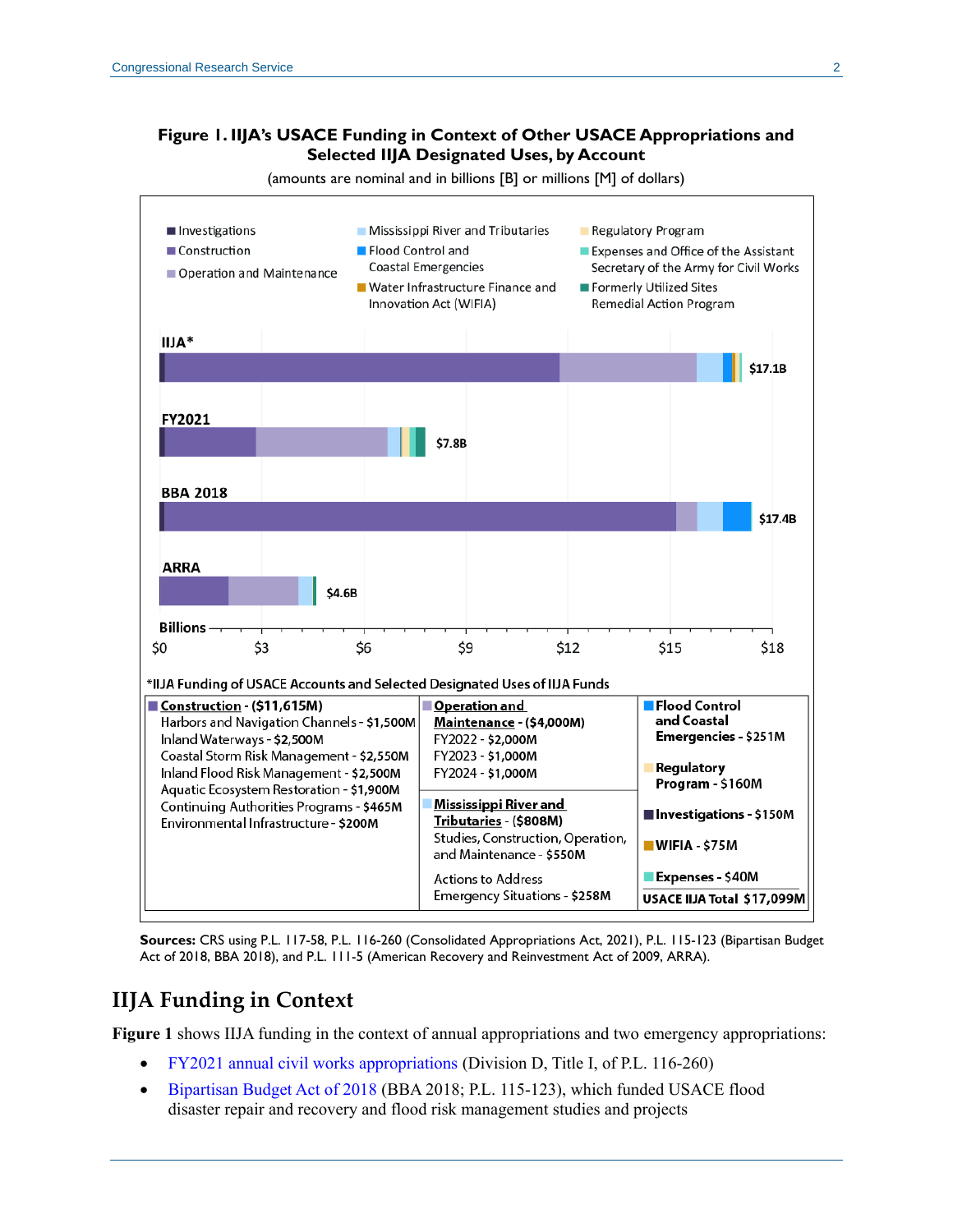American Recovery and Reinvestment Act of 2009 (ARRA; [P.L. 111-5\)](http://www.congress.gov/cgi-lis/bdquery/R?d111:FLD002:@1(111+5)), which funded USACE activities for economic stimulus purposes and other policy objectives

As shown in **[Figure 1](#page-1-0)**, IIJA funding provided funding equal to multiple years of annual appropriations, particularly for the Construction account. Below are some project types that IIJA funded, with FY2021 funding levels provided in parentheses:

- \$2.50 billion for inland waterways construction (\$0.81 billion)
- \$2.55 billion and \$2.50 billion for risk management of coastal floods and inland floods (\$0.81 billion and \$0.36 billion), respectively
- \$1.90 billion for aquatic ecosystem restoration (\$0.56 billion)
- \$465 million for [continuing authorities programs](https://crsreports.congress.gov/product/pdf/IF/IF11106) (\$69.5 million)
- \$30 million in FY2023 for a new USACE pilot program for flood risk management feasibility studies for economically disadvantaged or rural communities

Similar to other emergency appropriations legislation, Congress applied some but not other requirements and limitations to IIJA funds (see **[Table 1](#page-2-0)**). IIJA included the following direction for USACE in using the \$2.50 billion for inland flood risk construction: prioritize projects benefitting "economically disadvantaged communities," and consider prioritizing projects benefiting areas with minority groups and populations in poverty greater than the national average percentages.

<span id="page-2-0"></span>

| <b>Statutory Requirements or</b><br><b>Other Policies (Source)</b>                                                                               | <b>IIJA</b>          | <b>FY2021</b>                              | <b>BBA 2018</b>                                                   | <b>ARRA</b>                 |
|--------------------------------------------------------------------------------------------------------------------------------------------------|----------------------|--------------------------------------------|-------------------------------------------------------------------|-----------------------------|
| <b>Project Costs and Starts</b>                                                                                                                  |                      |                                            |                                                                   |                             |
| Limit to increases in project cost without<br>obtaining congressional authorization<br>$(33 \text{ U.S.C. }$ \$2280)                             | Not applied          | Applied                                    | Not applied                                                       | Not applied                 |
| Limit to number of construction starts <sup>a</sup><br>(annual appropriations bills)                                                             | Not applied          | Applied<br>(limit was seven<br>new starts) | Not applied                                                       | Appliedb<br>(no new starts) |
| <b>Trust Fund Contributions</b>                                                                                                                  |                      |                                            |                                                                   |                             |
| Harbor Maintenance Trust Fund (HMTF)<br>pays eligible harbor maintenance costs<br>$(33 \text{ U.S.C. }$ \$2238)                                  | Not applied          | Applied                                    | Applied                                                           | Applied                     |
| Inland Waterways Trust Fund pays a<br>portion of certain waterway construction<br>costs (33 U.S.C. §2212; §109, Division<br>AA, of P.L. 116-260) | Not applied          | Applied                                    | <b>NA</b><br>(construction<br>funds were for<br>flood activities) | Not applied                 |
| Nonfederal Construction Cost Share (e.g., 33 U.S.C. §§2211-2213 for most water resource projects)                                                |                      |                                            |                                                                   |                             |
| Ongoing construction                                                                                                                             | Applied <sup>c</sup> | Applied                                    | Not applied                                                       | Applied                     |
| New construction                                                                                                                                 | Applied <sup>c</sup> | Applied                                    | Applied<br>(waived for Puerto<br>Rico and U.S.<br>Virgin Islands) | Applied                     |
| Nonfederal Share of Costs for Repair of Certain Damaged Flood Control Works (33 U.S.C. §701n)                                                    |                      |                                            |                                                                   |                             |
| Repairs to damaged shore protection                                                                                                              | Not applied          | Applied                                    | Not applied                                                       | <b>NA</b>                   |
| Other eligible repairs (e.g., inland levees)                                                                                                     | Applied              | Applied                                    | Applied                                                           | <b>NA</b>                   |

#### **Table 1. Selected Requirements and Policies Applied to Certain USACE Funding**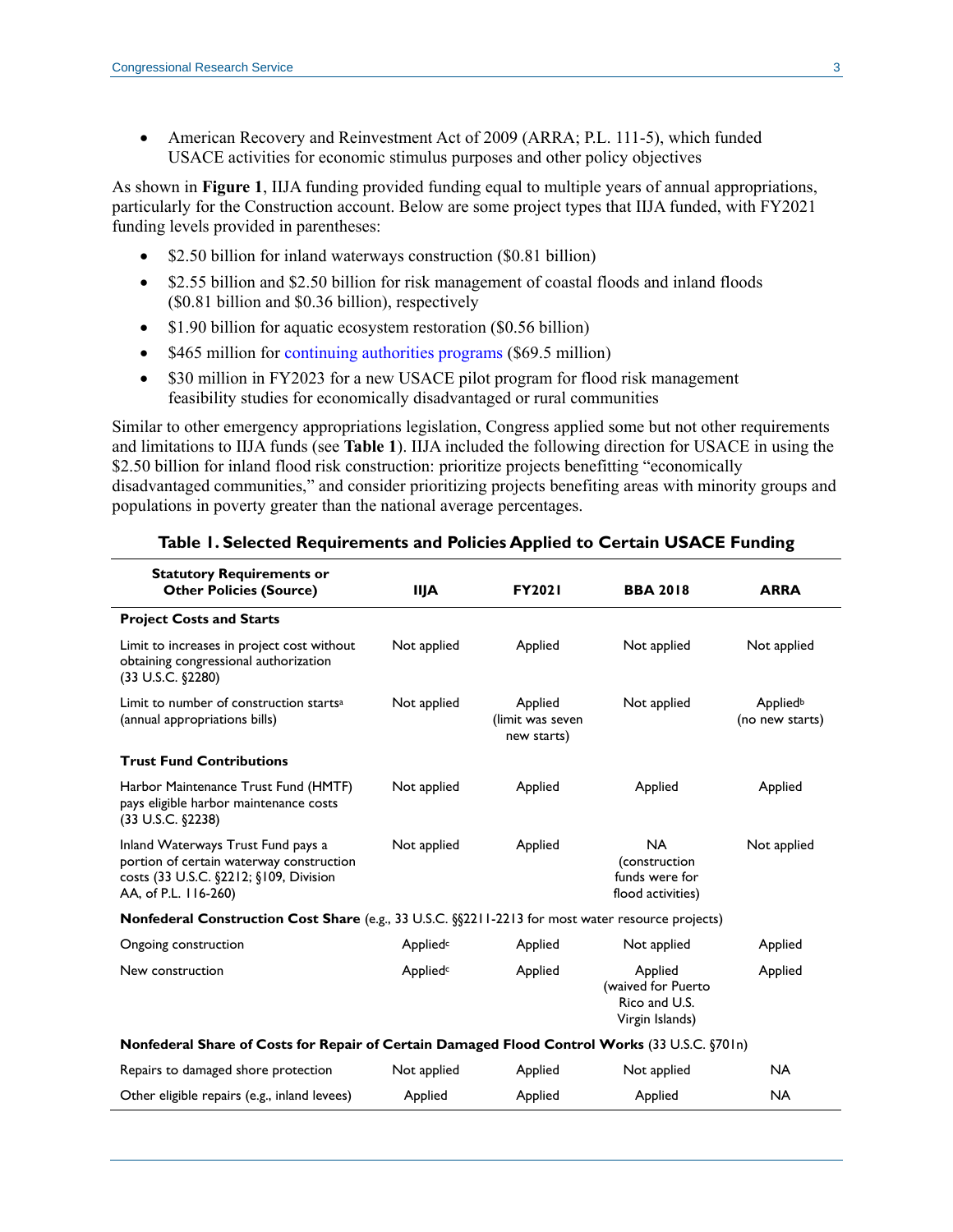**Sources:** CRS usin[g P.L. 117-58;](http://www.congress.gov/cgi-lis/bdquery/R?d117:FLD002:@1(117+58)) [P.L. 116-260;](http://www.congress.gov/cgi-lis/bdquery/R?d116:FLD002:@1(116+260)) [P.L. 115-123;](http://www.congress.gov/cgi-lis/bdquery/R?d115:FLD002:@1(115+123)) [P.L. 111-5;](http://www.congress.gov/cgi-lis/bdquery/R?d111:FLD002:@1(111+5)) the *U.S. Code*; U.S. Congress, House Committee on Transportation and Infrastructure, *Recovery Act: One-Year Progress Report for Transportation and Infrastructure Investments*, hearing, 111th Cong., 2nd sess., February 23, 2010 (Washington, DC: GPO, 2010), p. 102; and USACE, *ARRA Financial and Operational Review Report*, undated.

**Notes: NA = Not applicable.** 

- <span id="page-3-0"></span>a. Congress limited the number of new starts in USACE annual appropriations from FY2014 to FY2021.
- <span id="page-3-1"></span>b. The Administration interpreted ARRA as limiting new construction starts and providing for HMTF contributions.
- <span id="page-3-2"></span>c. IIJA maintained nonfederal construction cost-share requirements, except for certain projects and assistance related to restoring fish and wildlife passage.

### **Next Steps**

IIJA included account-specific language regarding reporting to congressional appropriations committees. IIJA required the USACE Chief of Engineers to deliver

- *Spend plans* within 60 days of enactment on use of IIJA funds available in FY2022 for the Investigation, O&M, and MR&T accounts and use of IIJA funds available in FY2022, FY2023, and FY2024 for the Construction account
- Monthly reports on allocations and obligations for the Investigations, Construction, and MR&T accounts, beginning within 120 days of enactment (March 15, 2022)
- Spend plans as part of the President's FY2023 budget request for IIJA FY2023 Investigations and O&M funds and FY2024 budget request for IIJA FY2024 O&M funds

[USACE has published IIJA spend plans](https://www.usace.army.mil/Missions/Civil-Works/Budget/) for FY2022 and FY2023 that include project names and locations; USACE has not released IIJA spend plans for FY2024. Of the IIJA funds available as of FY2022, some remain unassigned to specific projects (e.g., almost 44% of the flood risk reduction construction funds and around 1% of O&M funds are unassigned). IIJA did not require reporting for IIJA's FCCE and WIFIA funds or activities.

Issues for Congress may include USACE implementation of IIJA funds and long-term oversight of implementation. Implementation concerns have arisen with USACE emergency appropriations at times. For example, an August 2021 Senate Appropriations Committee report, [S.Rept. 117-36,](http://www.congress.gov/cgi-lis/cpquery/R?cp117:FLD010:@1(sr36):) identified shortcomings in the pace and approach to managing BBA 2018 construction funding and compliance with required BBA 2018 reporting.

## **Author Information**

Nicole T. Carter Specialist in Natural Resources Policy Anna E. Normand Analyst in Natural Resources Policy

## **Disclaimer**

This document was prepared by the Congressional Research Service (CRS). CRS serves as nonpartisan shared staff to congressional committees and Members of Congress. It operates solely at the behest of and under the direction of Congress. Information in a CRS Report should not be relied upon for purposes other than public understanding of